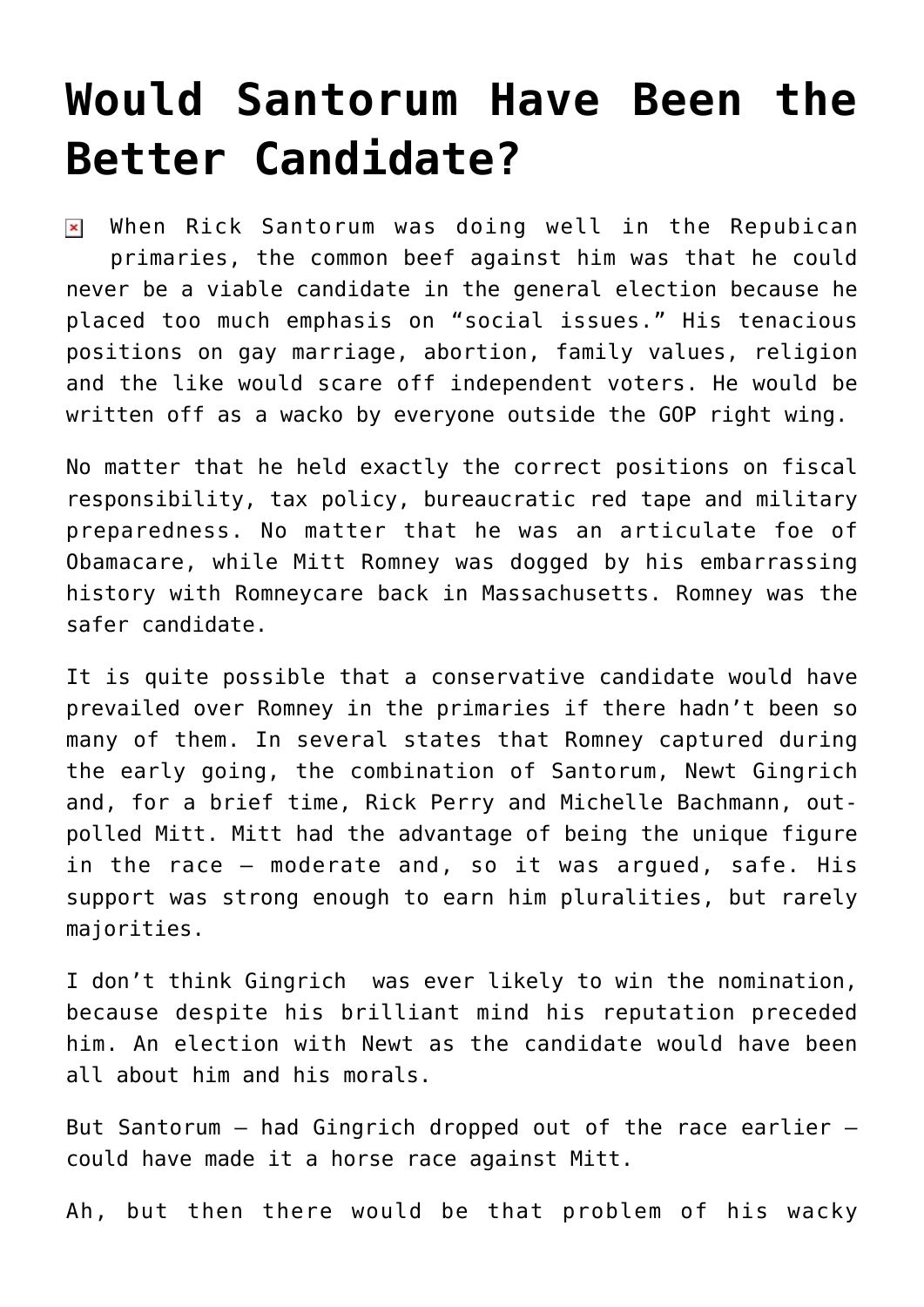obsession with social issues.

That line of thinking has turned out to be nonsense. This election campaign has become very much about social issues. We can thank President Obama for that, starting from the moment that he made his public statement in support of gay marriage. Or perhaps we should go back farther, to when he decreed that Catholic institutions must pay to provide free birth control and abortion pills to their employees, in contradiction to their religious beliefs.

The citizens of 32 states have voted on gay marriage, and all of those states have voted in favor of propositions that define marriage as the union of one man and one woman. The 32 include hard-core GOP reliables, of course, but they also include such swing states as Colorado, Florida, Missouri, Nevada, North Carolina, Ohio, Virginia and Wisconsin. They even include some states that are normally considered solidly blue and were easily won by Obama in 2008.

Obama may have miscalculated badly here — something he rarely did when he was running four years ago. I suspect that he may have doomed his candidacy by his new emphasis on social issues. When it comes to social issues, the majority of Americans don't seem to be with him. This is not to argue that gay marriage, for example, is either good or bad. What matters in an election is whether the candidate's positions are popular.

If Rick Santorum had won the GOP nomination, he might have been better able to exploit the social issues. Social issues are his thing, he has strong convictions, and what he says rings true and sincere. He would have lit some fires.

Mitt, by contrast, even when he says the right things, always seems a little squishy. And now and then, alas, one can point to times in the past when he said something different about the same issue.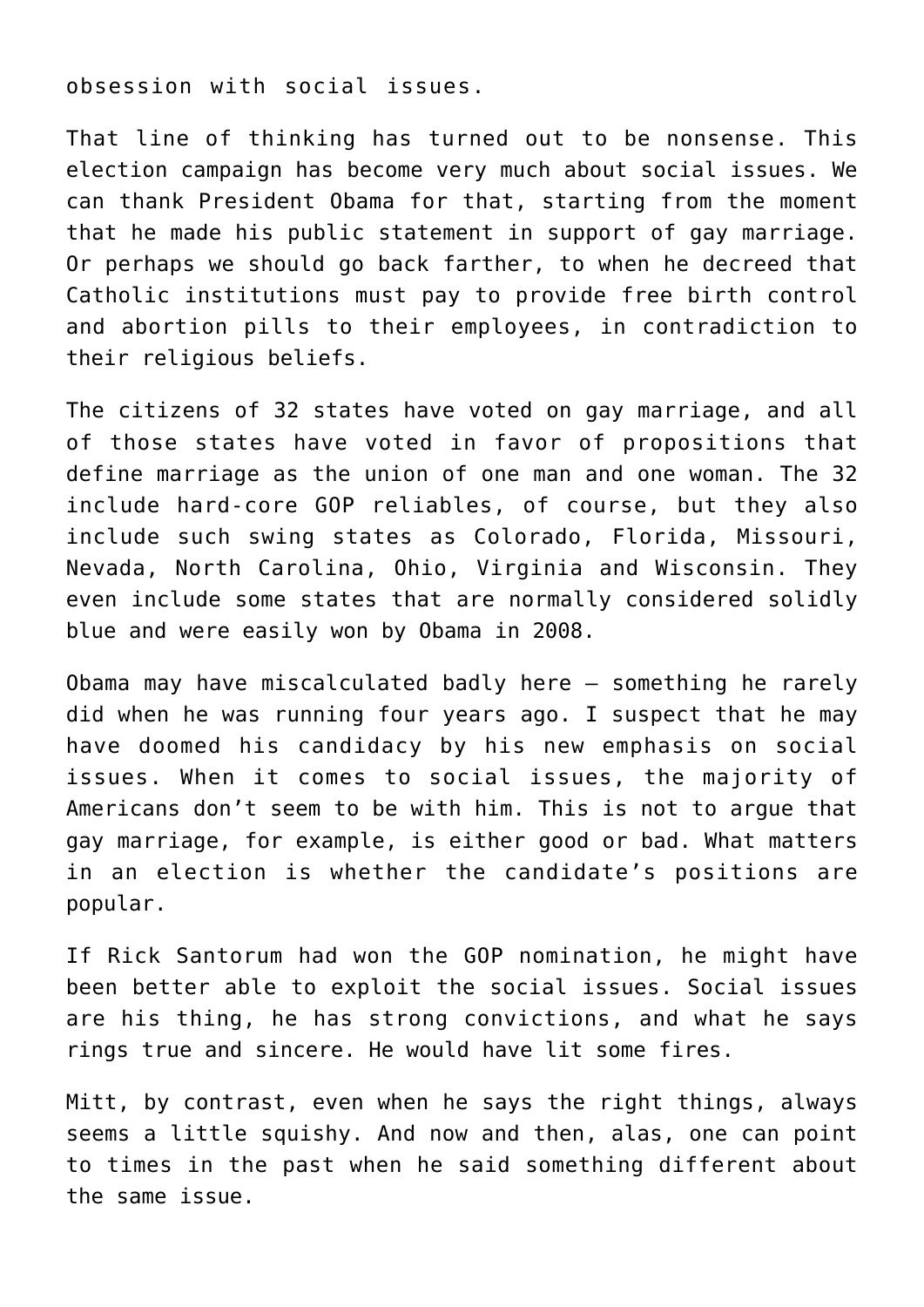## **[Some Free Advice for the](https://bernardgoldberg.com/some-free-advice-for-the-republican-field/) [Republican Field](https://bernardgoldberg.com/some-free-advice-for-the-republican-field/)**

 $\overline{\mathbf{x}}$  To be perfectly honest, I'm not crazy about any of the Republicans running for president. I still think Mitt Romney has the best chance to beat President Obama, but I also think he's one of those rich guys who's embarrassed about being rich. Rick Santorum is a train wreck. He blames the media for bringing up social issues that he had already brought up. I could be wrong, but I think deep down, Rick Santorum would like to set up a neat little theocracy here in secular America just to make sure we're all living moral lives – as he sees it. I like Newt Gingrich. I think he's smart and has some good ideas and would make Barack Obama look silly in a nationally televised debate. But every now and then he goes off the deep end and someplace along the line I fell out of love with him. Then there's Ron Paul, who makes a lot of sense when he's talking about money, and very little sense when he's talking about a whole bunch of other things, especially foreign affairs.

That said, I still plan to vote for anyone running against the person currently occupying the White House. But what has me worried is that the Republicans have spent entirely too much time belittling each other  $-$  all to the benefit, I fear, of Barack Obama. I understand the reality of the situation – they have to win the nomination before they can run in the general election. But all the name-calling can't help the Republican who survives. You think the Democrats aren't taking notes – and making video clips – to use in ads once the nominee is picked?

It's time for the Republicans to knock off the sniping and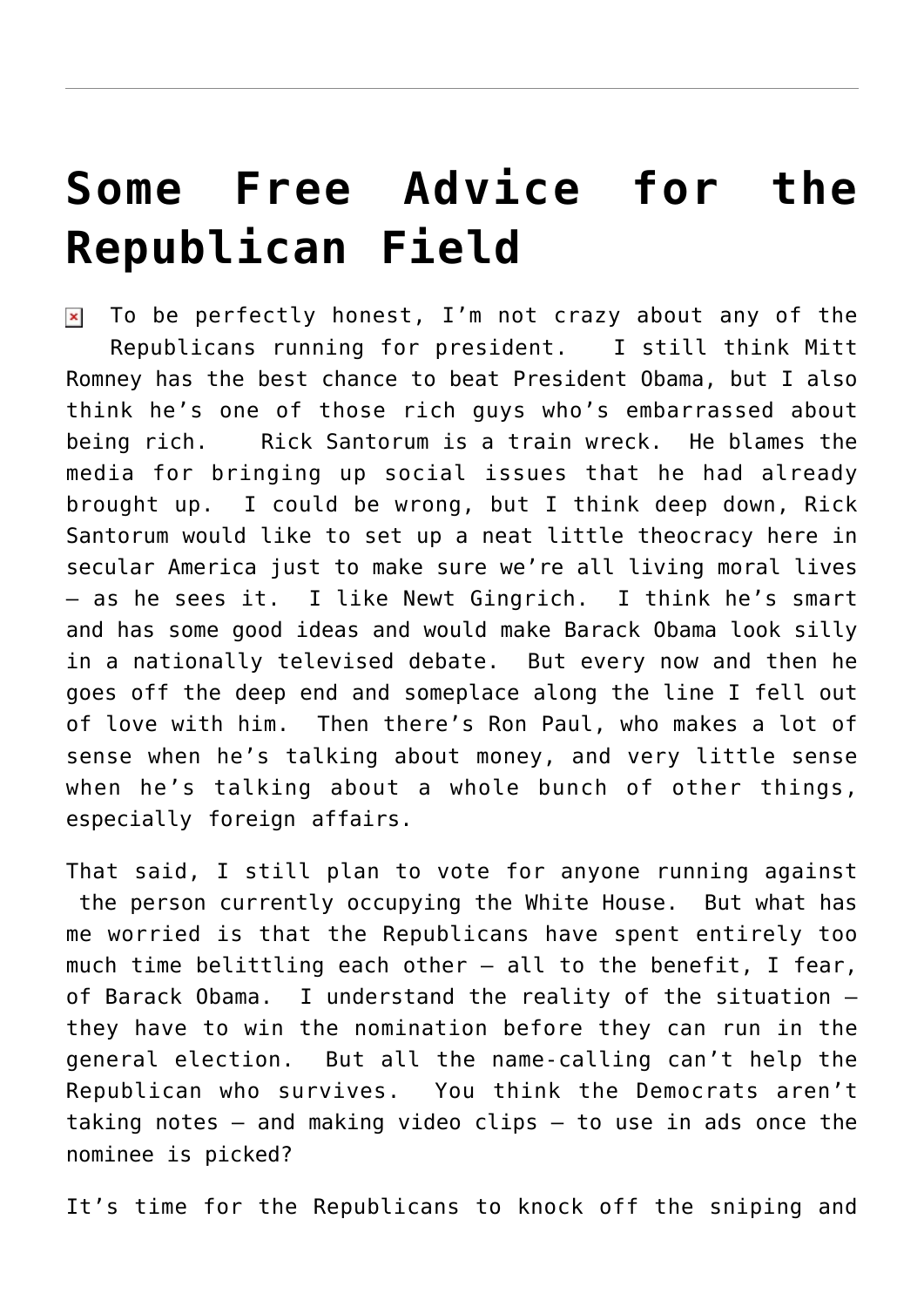start running against President Obama. Here's what I think they should do — and whoever does will will stand a good chance of winning the hearts of any voter who hasn't already made up his or her mind:

Tell the American people that this president doesn't have a clue when it comes to money. Tell them that he spends and spends and spends to make government bigger and more people dependent on it. Tell them that he has raised the debt by about \$5 trillion dollars since he took office and if he wins re-election things will get worse, that he will have no incentive to stop trying to transform America into something that resembles socialist Europe. Tell them that when he gets done taxing the "rich" he'll come after you – the middle class – because he can't tax the top one percent enough to do everything he wants to do.

Tell them that while we had to go to war in Afghanistan, 10 years (plus) are enough. Tell them that we beat the Germans and the Japanese in four years, and that we've been in Afghanistan way too long. Tell them we go to war to defend America, not to nation build. Tell them that 10 minutes after we leave  $-$  whenever that is  $-$  the Taliban will be back terrorizing the locals, because that's what terrorists do when the locals are afraid. Tell them that we as Americans abhor what the religious fanatics in that country do to their people but we will not shed any more American blood to make things better. The Afghan people must do that. And tell them that if the Taliban or their friends even think about using Afghanistan to stage another attack on America, we will unleash drones on them and when they die they won't even know what hit them.

Tell the American people that while you don't care whether they use contraceptives or not, and that you'll stay out of their way if they decide to have an abortion, tell them that having kids outside of marriage is hurting them, their kids, and their country. Tell them that having children without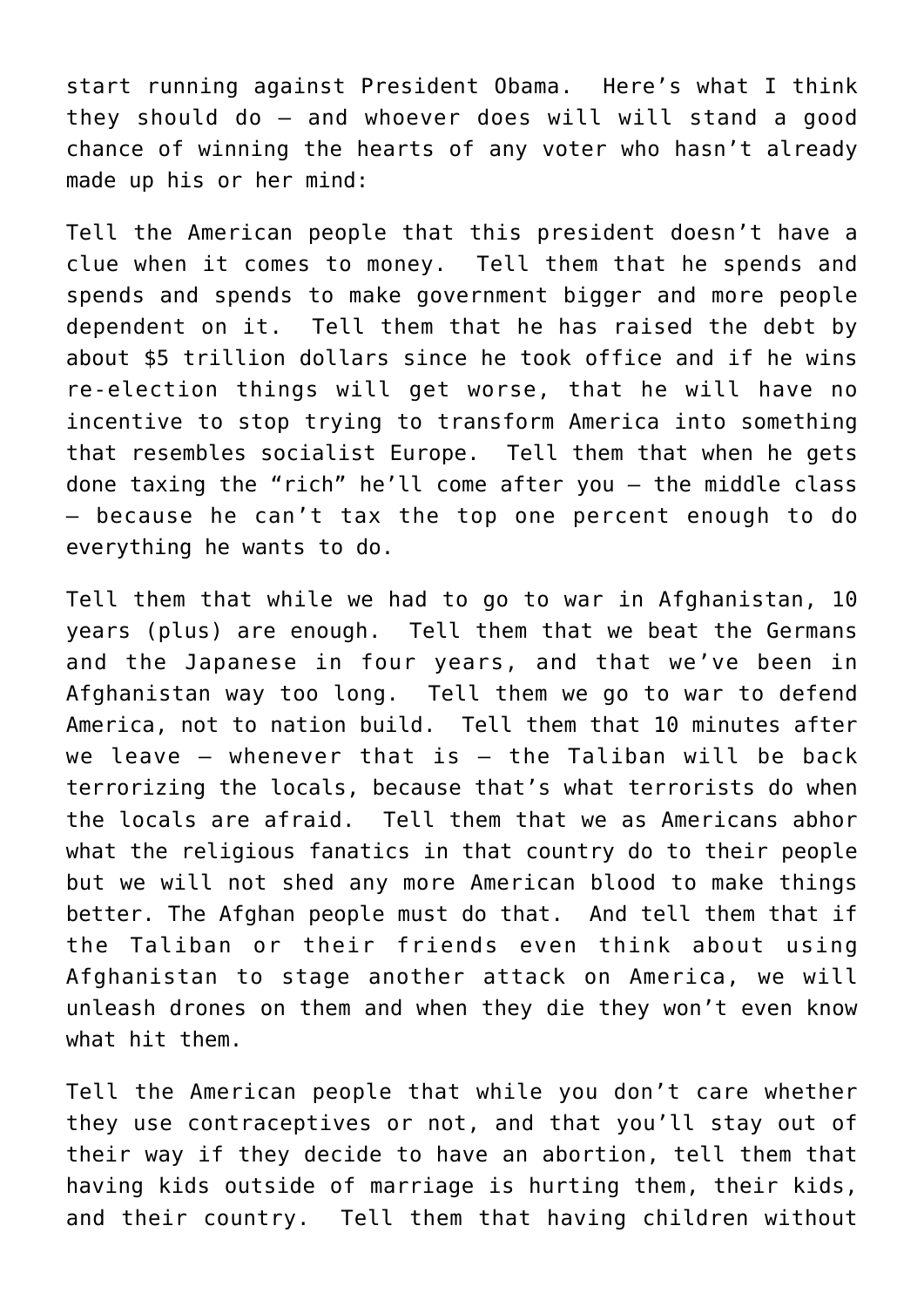being married – according to study after study – will put them and their kids behind the 8 ball; that their kids will likely grow up poor, that they run a higher risk of failing in school and will likely have all sorts of other problems. Tell the American people that you will use the bully pulpit not to preach morality but to encourage people to think straight – and to stop their dysfunctional behavior. Tell them that the reason they're poor is not because someone else is rich, or because America hates minorities or women or anyone else. Tell them the reason they're poor is because they do things that make them poor.

Tell the American people that we're all in this together. That no longer will half the working population pay absolutely no federal income tax. Tell them that we are a generous nation that will help the working poor. But half the country isn't poor. So the rest of the American people – the ones who have deductions that reduce their federal income tax rate to zero – will start paying something. Tell them that if they elect you president, everybody will have skin in the game – and even if they don't know it now – everybody will be thankful before long. Nobody really wants to feel like a freeloader.

And finally, tell the American people that Barack Obama rode into office on a promise to bring us together and then made a conscious decision to run for re-election trying to drive us apart. From now on, you should tell them, there will be no more class warfare, no more pitting Americans against each other based on how much money they have in the bank.

Tell them these are not just words. Tell them you too have a vision of America and that it is decidedly not Barack Obama's vision. Tell them, that with their help, we will feel good about ourselves again, that we will stop apologizing for America's supposed sins. And then tell them that if this is not the America they want then they should vote for the other guy.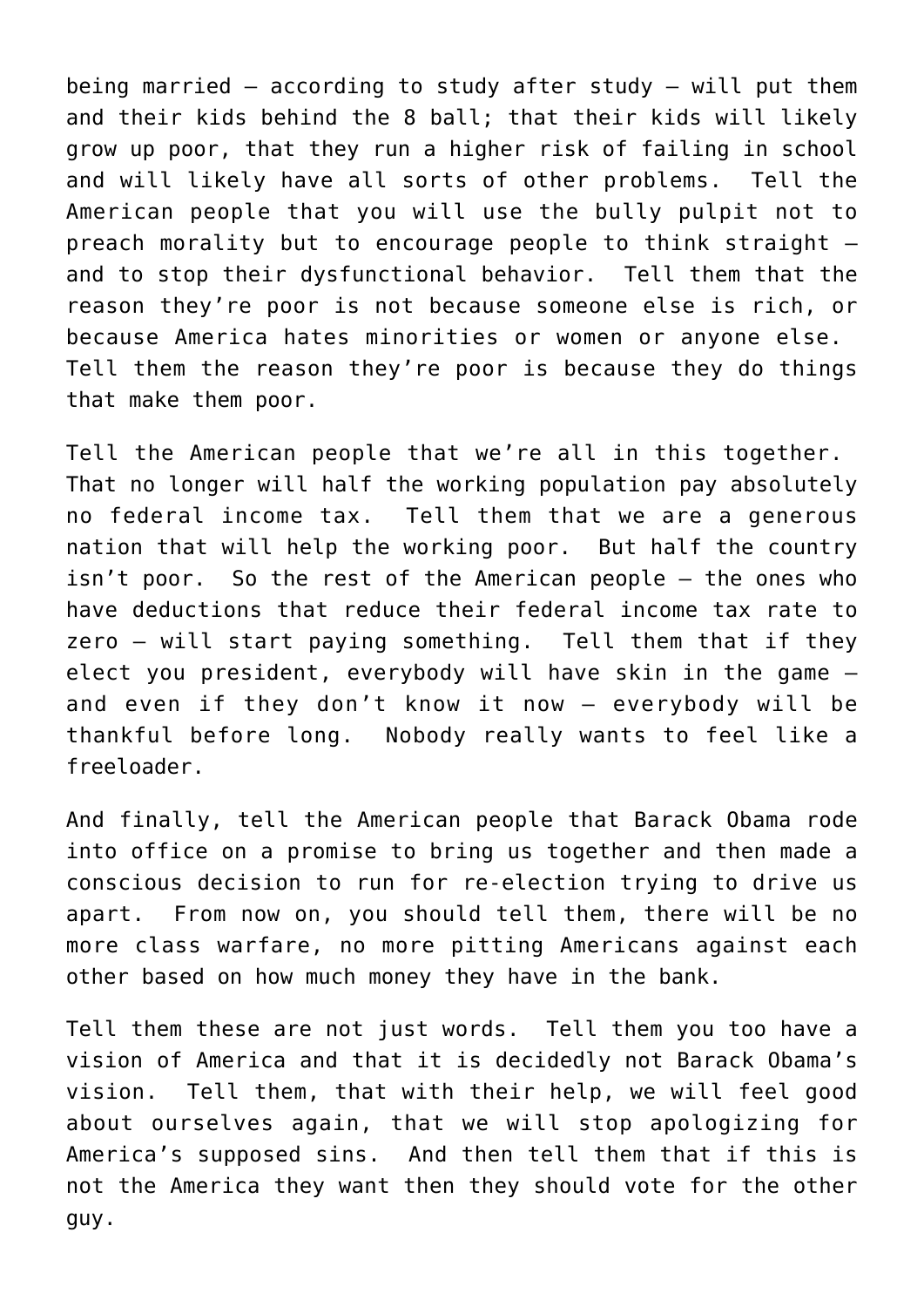## **[Now "Anybody But Romney" Has](https://bernardgoldberg.com/now-anybody-but-romney-has-a-name/) [a Name](https://bernardgoldberg.com/now-anybody-but-romney-has-a-name/)**

Now that Mitt Romney has won a landslide victory in Iowa  $$ by 8 votes –"real conservatives" are gearing up for war. Not against Barack Obama. Against Mitt Romney.

"Real conservatives" never liked Mitt and never will. They say he's not a principled conservative. They're right. They see him as a "Massachusetts moderate" which is even worse than a regular moderate, a species of politician they hold in contempt. They see moderate pols – and the voters who support them – as soft, the opposite of how they see themselves, which is take-no-prisoners tough.

But now that Iowa is in the history books, it's not just "anybody but Romney" anymore for the "real conservatives." Now "*anybody*" is a real person, with a face, a voice and a name – Rick Santorum.

The "anybody but Romney" crowd would have been perfectly happy with any of the "real conservatives" in the race. They could have supported Michelle Bachmann if she was the one who emerged from the pack. But now she's gone. They loved Herman Cain, but he went south and is now just a memory. They could gladly get behind Rick Perry, who will campaign in South Carolina before he drops out, too, if he doesn't do well there. For a while they even liked Newt Gingrich. Not because they *really* liked him, but because he wasn't Mitt Romney. They salivated over Sarah Palin and went into mourning when she said, Thanks but no thanks.

But now they're all gone, or soon will be, leaving Rick Santorum as the great "real conservative" hope. They may give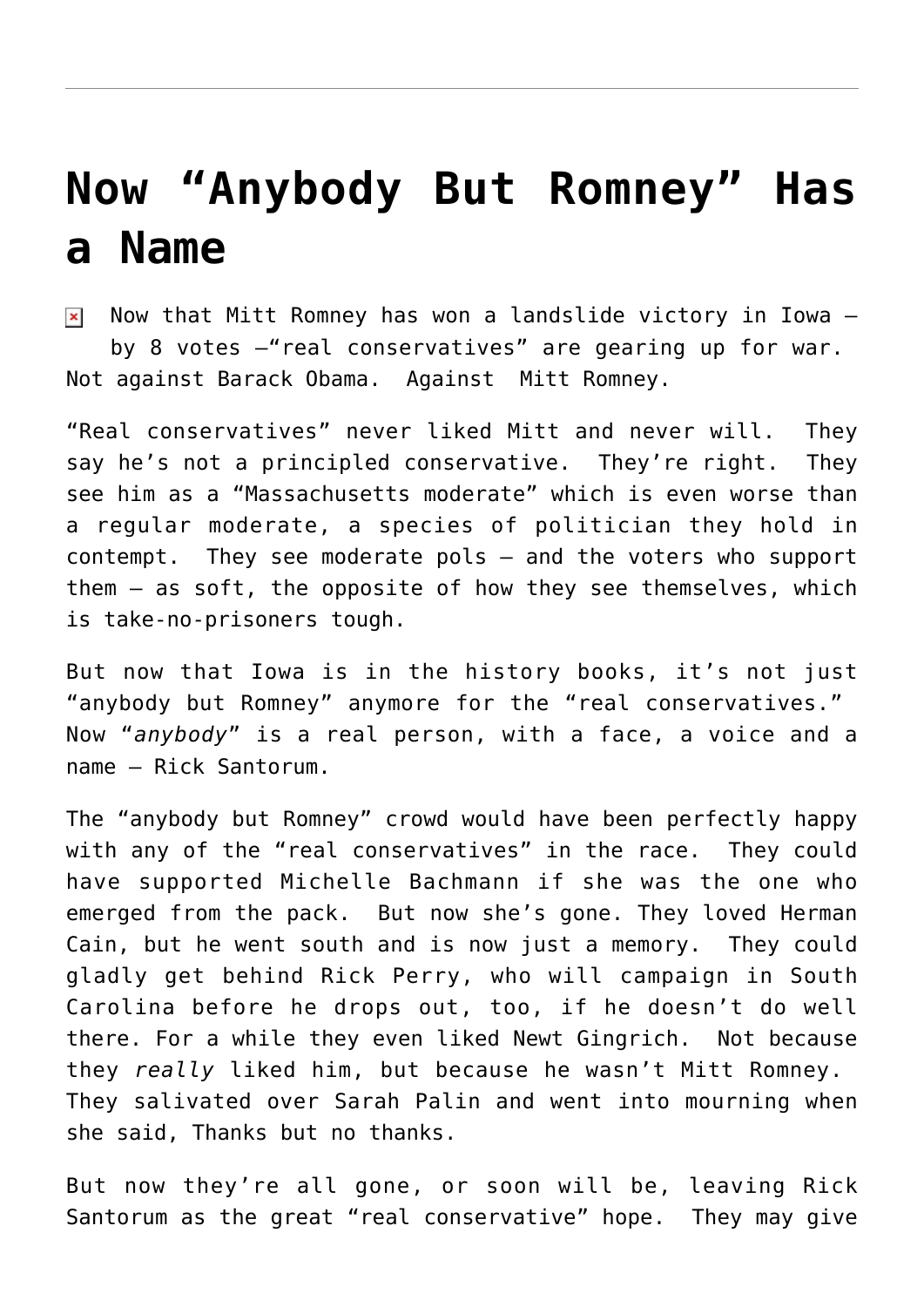a whole bunch of reasons for liking Santorum, but make no mistake – he's their guy first and foremost because he's not Mitt Romney.

But here's where my "real conservative" friends lose me. They seem to think Santorum can actually beat Barack Obama, even though he couldn't even hang on to his Senate seat in Pennsylvania last time around, losing by 700,000 votes and winning just 41 percent of the vote against his Democratic opponent's nearly 59 percent.

Most of all "real conservatives" don't seem to understand that the election will pretty much be decided in nine swing states – Florida, Colorado, Nevada, New Hampshire, Ohio, North Carolina, Virginia, Pennsylvania and Wisconsin. Santorum would do great in places like Idaho, Wyoming, Utah, Mississippi and a bunch of other deep red conservative states. But the battleground states aren't red as much as they're purple – a mixture of blue *and* red. They're moderate states filled with moderate voters. Will Republicans have the best shot at winning those crucial states if their candidate is the "real conservative," the most conservative candidate left standing?

I get the impression that "real conservatives" don't really understand moderates and independents. All they know for sure is that they don't like them, that they don't respect them, and that they think they're no better than liberals. At least liberals believe in *something*, the "real conservatives" think. What the hell do these moderates and independents, who jump from one party to the other ever four years, believe in? And you know what "real conservatives" dislike most of all? Having to pander to the moderates and independents. Sometimes I think "real conservatives" would rather lose – standing by their precious principles, of course – than expend too much energy appealing to wishy-washy voters they don't trust.

This is not an endorsement of Mitt Romney, veiled or